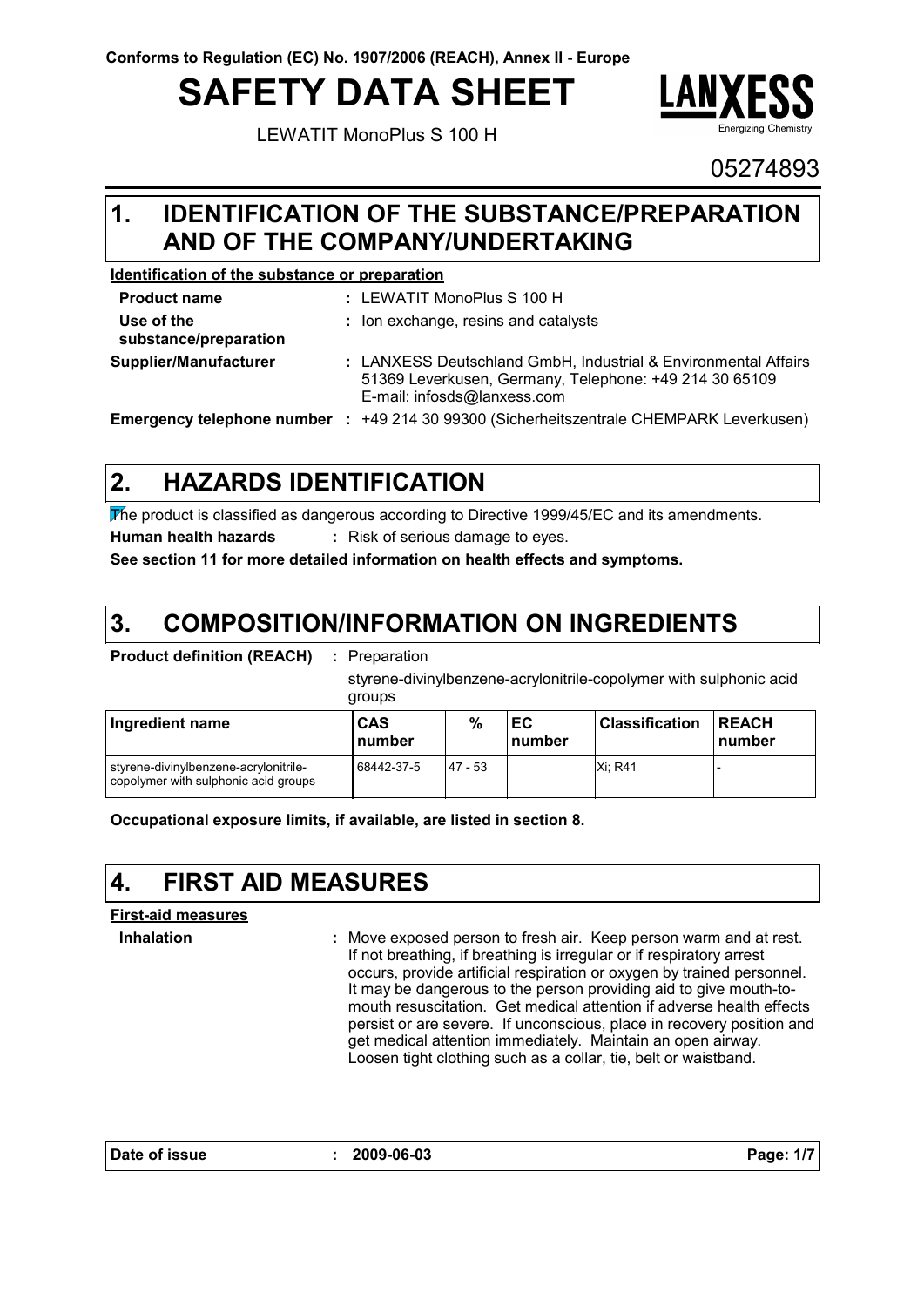| Ingestion           |                                                                                                                                                 | : Wash out mouth with water. Move exposed person to fresh air.<br>Keep person warm and at rest. If material has been swallowed and<br>the exposed person is conscious, give small quantities of water to<br>drink. Stop if the exposed person feels sick as vomiting may be<br>dangerous. Do not induce vomiting unless directed to do so by<br>medical personnel. If vomiting occurs, the head should be kept low<br>so that vomit does not enter the lungs. Get medical attention if<br>adverse health effects persist or are severe. Never give anything by<br>mouth to an unconscious person. If unconscious, place in recovery<br>position and get medical attention immediately. Maintain an open<br>airway. Loosen tight clothing such as a collar, tie, belt or waistband. |
|---------------------|-------------------------------------------------------------------------------------------------------------------------------------------------|------------------------------------------------------------------------------------------------------------------------------------------------------------------------------------------------------------------------------------------------------------------------------------------------------------------------------------------------------------------------------------------------------------------------------------------------------------------------------------------------------------------------------------------------------------------------------------------------------------------------------------------------------------------------------------------------------------------------------------------------------------------------------------|
| <b>Skin contact</b> | : Flush contaminated skin with plenty of water. Remove<br>contaminated clothing and shoes. Get medical attention if<br>thoroughly before reuse. | symptoms occur. Wash clothing before reuse. Clean shoes                                                                                                                                                                                                                                                                                                                                                                                                                                                                                                                                                                                                                                                                                                                            |
| Eye contact         | physician.                                                                                                                                      | : Get medical attention immediately. Immediately flush eyes with<br>plenty of water, occasionally lifting the upper and lower eyelids.<br>Check for and remove any contact lenses. Continue to rinse for at<br>least 10 minutes. Chemical burns must be treated promptly by a                                                                                                                                                                                                                                                                                                                                                                                                                                                                                                      |

**See section 11 for more detailed information on health effects and symptoms.**

### **5. FIRE-FIGHTING MEASURES**

| <b>Extinguishing media</b>                               |                                                                                                                                                                                                   |
|----------------------------------------------------------|---------------------------------------------------------------------------------------------------------------------------------------------------------------------------------------------------|
| <b>Suitable</b>                                          | : In case of fire, use water spray (fog), foam, dry chemical or $CO2$ .                                                                                                                           |
| Not suitable                                             | : None known.                                                                                                                                                                                     |
| Special exposure hazards                                 | : No specific fire or explosion hazard.                                                                                                                                                           |
|                                                          | Promptly isolate the scene by removing all persons from the vicinity<br>of the incident if there is a fire. No action shall be taken involving<br>any personal risk or without suitable training. |
| <b>Hazardous combustion</b><br>products                  | : No specific data.                                                                                                                                                                               |
| <b>Special protective</b><br>equipment for fire-fighters | : Fire-fighters should wear appropriate protective equipment and self-<br>contained breathing apparatus (SCBA) with a full face-piece<br>operated in positive pressure mode.                      |

## **6. ACCIDENTAL RELEASE MEASURES**

| <b>Personal precautions</b> | : No action shall be taken involving any personal risk or without<br>suitable training. Keep unnecessary and unprotected personnel<br>from entering. Do not touch or walk through spilt material. Provide<br>adequate ventilation. Put on appropriate personal protective<br>equipment (see section 8). |
|-----------------------------|---------------------------------------------------------------------------------------------------------------------------------------------------------------------------------------------------------------------------------------------------------------------------------------------------------|
|                             | <b>Environmental precautions</b> : Avoid dispersal of spilt material and runoff and contact with soil,<br>waterways, drains and sewers. Inform the relevant authorities if the<br>product has caused environmental pollution (sewers, waterways, soil<br>or air).                                       |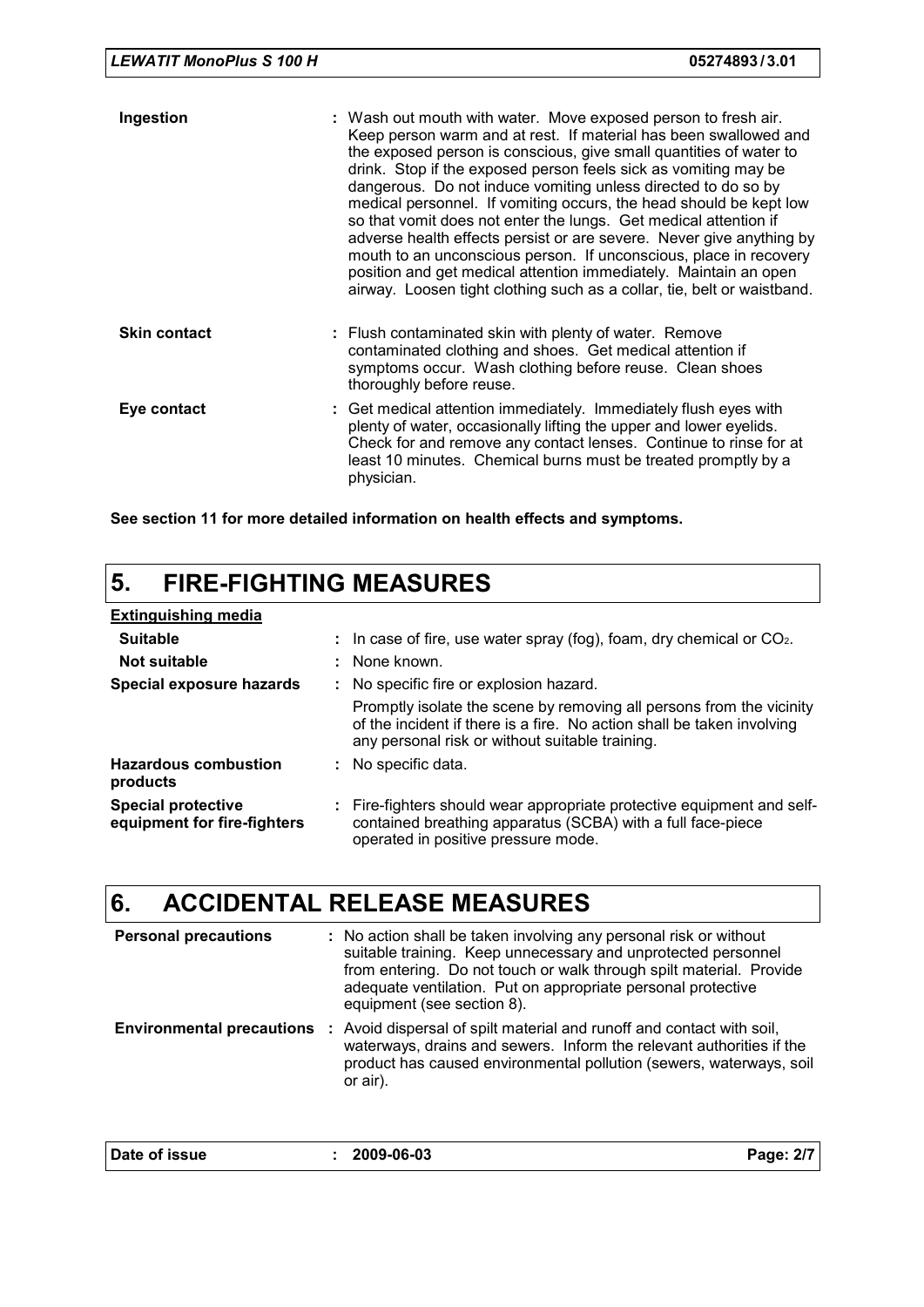| <b>LEWATIT MonoPlus S 100 H</b> | 05274893/3.01                                                                                                                                                                                                                                                                                                                                           |  |
|---------------------------------|---------------------------------------------------------------------------------------------------------------------------------------------------------------------------------------------------------------------------------------------------------------------------------------------------------------------------------------------------------|--|
| Large spill                     | : Move containers from spill area. Prevent entry into sewers, water<br>courses, basements or confined areas. Vacuum or sweep up<br>material and place in a designated, labelled waste container.<br>Dispose of via a licensed waste disposal contractor. Note: see<br>section 1 for emergency contact information and section 13 for<br>waste disposal. |  |
| <b>Small spill</b>              | : Move containers from spill area. Vacuum or sweep up material and<br>place in a designated, labelled waste container. Dispose of via a<br>licensed waste disposal contractor.                                                                                                                                                                          |  |

# **7. HANDLING AND STORAGE**

| <b>Handling</b>            | : Put on appropriate personal protective equipment (see section 8).<br>Eating, drinking and smoking should be prohibited in areas where<br>this material is handled, stored and processed. Workers should<br>wash hands and face before eating, drinking and smoking. Do not<br>get in eyes or on skin or clothing. Do not ingest. Keep in the original<br>container or an approved alternative made from a compatible<br>material, kept tightly closed when not in use. Empty containers<br>retain product residue and can be hazardous.                                                               |
|----------------------------|---------------------------------------------------------------------------------------------------------------------------------------------------------------------------------------------------------------------------------------------------------------------------------------------------------------------------------------------------------------------------------------------------------------------------------------------------------------------------------------------------------------------------------------------------------------------------------------------------------|
| <b>Storage</b>             | : Store between the following temperatures: -20 to $40^{\circ}$ C (-4 to<br>104°F). Store in accordance with local regulations. Store in original<br>container protected from direct sunlight in a dry, cool and well-<br>ventilated area, away from incompatible materials (see section 10)<br>and food and drink. Keep container tightly closed and sealed until<br>ready for use. Containers that have been opened must be carefully<br>resealed and kept upright to prevent leakage. Do not store in<br>unlabelled containers. Use appropriate containment to avoid<br>environmental contamination. |
| <b>Packaging materials</b> |                                                                                                                                                                                                                                                                                                                                                                                                                                                                                                                                                                                                         |
| <b>Recommended</b>         | : Use original container.                                                                                                                                                                                                                                                                                                                                                                                                                                                                                                                                                                               |
| <b>Remarks</b>             | $\mathbb F$ $\mathbb F$ ake precautionary measures against electrostatic discharges. Do<br>not allow to dry out.                                                                                                                                                                                                                                                                                                                                                                                                                                                                                        |

# **8. EXPOSURE CONTROLS/PERSONAL PROTECTION**

| <b>Exposure limit values</b>                | : Not available.                                                                                                                                                                                                                                                                                                                                                                                                                                                                                                                |           |
|---------------------------------------------|---------------------------------------------------------------------------------------------------------------------------------------------------------------------------------------------------------------------------------------------------------------------------------------------------------------------------------------------------------------------------------------------------------------------------------------------------------------------------------------------------------------------------------|-----------|
| <b>Recommended monitoring</b><br>procedures | : If this product contains ingredients with exposure limits, personal,<br>workplace atmosphere or biological monitoring may be required to<br>determine the effectiveness of the ventilation or other control<br>measures and/or the necessity to use respiratory protective<br>equipment. Reference should be made to European Standard EN<br>689 for methods for the assessment of exposure by inhalation to<br>chemical agents and national guidance documents for methods for<br>the determination of hazardous substances. |           |
| <u>Risk management measures</u>             |                                                                                                                                                                                                                                                                                                                                                                                                                                                                                                                                 |           |
| Occupational exposure controls              |                                                                                                                                                                                                                                                                                                                                                                                                                                                                                                                                 |           |
| <b>Technical measures</b>                   | : If this product contains ingredients with exposure limits, use process<br>enclosures, local exhaust ventilation or other engineering controls to<br>keep worker exposure below any recommended or statutory limits.                                                                                                                                                                                                                                                                                                           |           |
| <b>Personal protection measures</b>         |                                                                                                                                                                                                                                                                                                                                                                                                                                                                                                                                 |           |
| Date of issue                               | 2009-06-03                                                                                                                                                                                                                                                                                                                                                                                                                                                                                                                      | Page: 3/7 |
|                                             |                                                                                                                                                                                                                                                                                                                                                                                                                                                                                                                                 |           |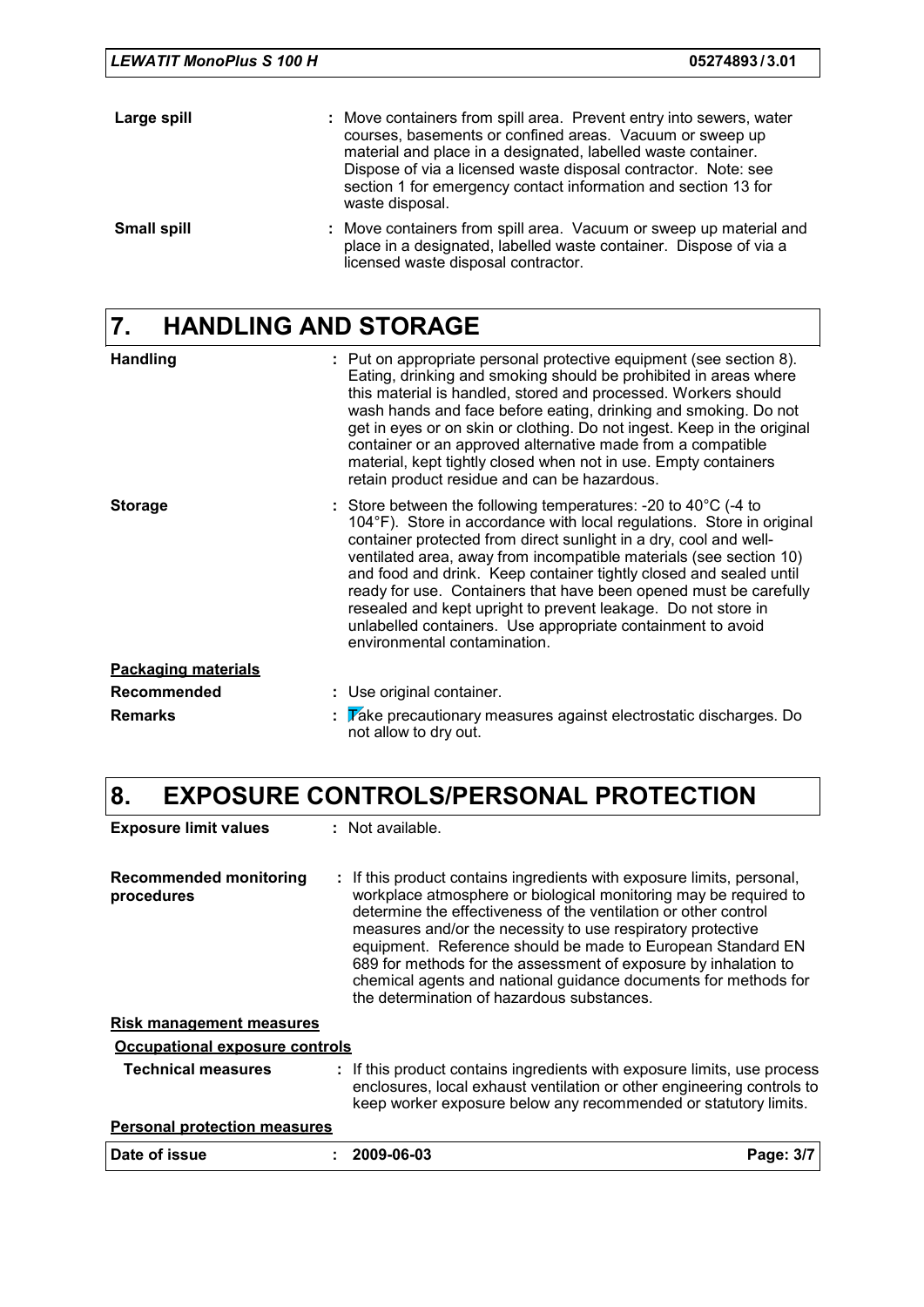| <b>Respiratory protection</b>          | : Use a properly fitted, air-purifying or air-fed respirator complying<br>with an approved standard if a risk assessment indicates this is<br>necessary. Respirator selection must be based on known or<br>anticipated exposure levels, the hazards of the product and the safe<br>working limits of the selected respirator.                                                                                               |  |  |  |
|----------------------------------------|-----------------------------------------------------------------------------------------------------------------------------------------------------------------------------------------------------------------------------------------------------------------------------------------------------------------------------------------------------------------------------------------------------------------------------|--|--|--|
| <b>Hand protection</b>                 | : Chemical-resistant, impervious gloves complying with an approved<br>standard should be worn at all times when handling chemical<br>products if a risk assessment indicates this is necessary. After<br>contamination with product change the gloves immediately and<br>dispose of them according to relevant national and local regulations<br><1 hours (breakthrough time): PVC, nitrile rubber, Polychloroprene<br>- CR |  |  |  |
| Eye protection                         | : Safety eyewear complying with an approved standard should be<br>used when a risk assessment indicates this is necessary to avoid<br>exposure to liquid splashes, mists, gases or dusts.<br>Recommended: safety glasses with side-shields                                                                                                                                                                                  |  |  |  |
| <b>Skin protection</b>                 | : Personal protective equipment for the body should be selected<br>based on the task being performed and the risks involved and<br>should be approved by a specialist before handling this product.                                                                                                                                                                                                                         |  |  |  |
| <b>Hygiene measures</b>                | : Wash hands, forearms and face thoroughly after handling chemical<br>products, before eating, smoking and using the lavatory and at the<br>end of the working period. Appropriate techniques should be used<br>to remove potentially contaminated clothing. Wash contaminated<br>clothing before reusing. Ensure that eyewash stations and safety<br>showers are close to the workstation location.                        |  |  |  |
| <b>Environmental exposure controls</b> |                                                                                                                                                                                                                                                                                                                                                                                                                             |  |  |  |
| <b>Technical measures</b>              | : Emissions from ventilation or work process equipment should be<br>checked to ensure they comply with the requirements of<br>environmental protection legislation. In some cases, fume<br>scrubbers, filters or engineering modifications to the process<br>equipment will be necessary to reduce emissions to acceptable<br>levels.                                                                                       |  |  |  |

#### **PHYSICAL AND CHEMICAL PROPERTIES 9.**

| <b>General information</b> |                                                        |
|----------------------------|--------------------------------------------------------|
| <b>Appearance</b>          |                                                        |
| <b>Physical state</b>      | : Solid. [beads]                                       |
| Colour                     | : Brown.                                               |
| Odour                      | : Odourless.                                           |
|                            | Important health, safety and environmental information |
| рH                         | : 1 [Conc. $% w/w$ ]: 10%]                             |
| <b>Density</b>             | : 1.22 kg/L (20 °C)                                    |
| <b>Bulk density</b>        | : 770 kg/m <sup>3</sup>                                |
| Ignition temperature:      | $: >250^{\circ}$ C                                     |
|                            |                                                        |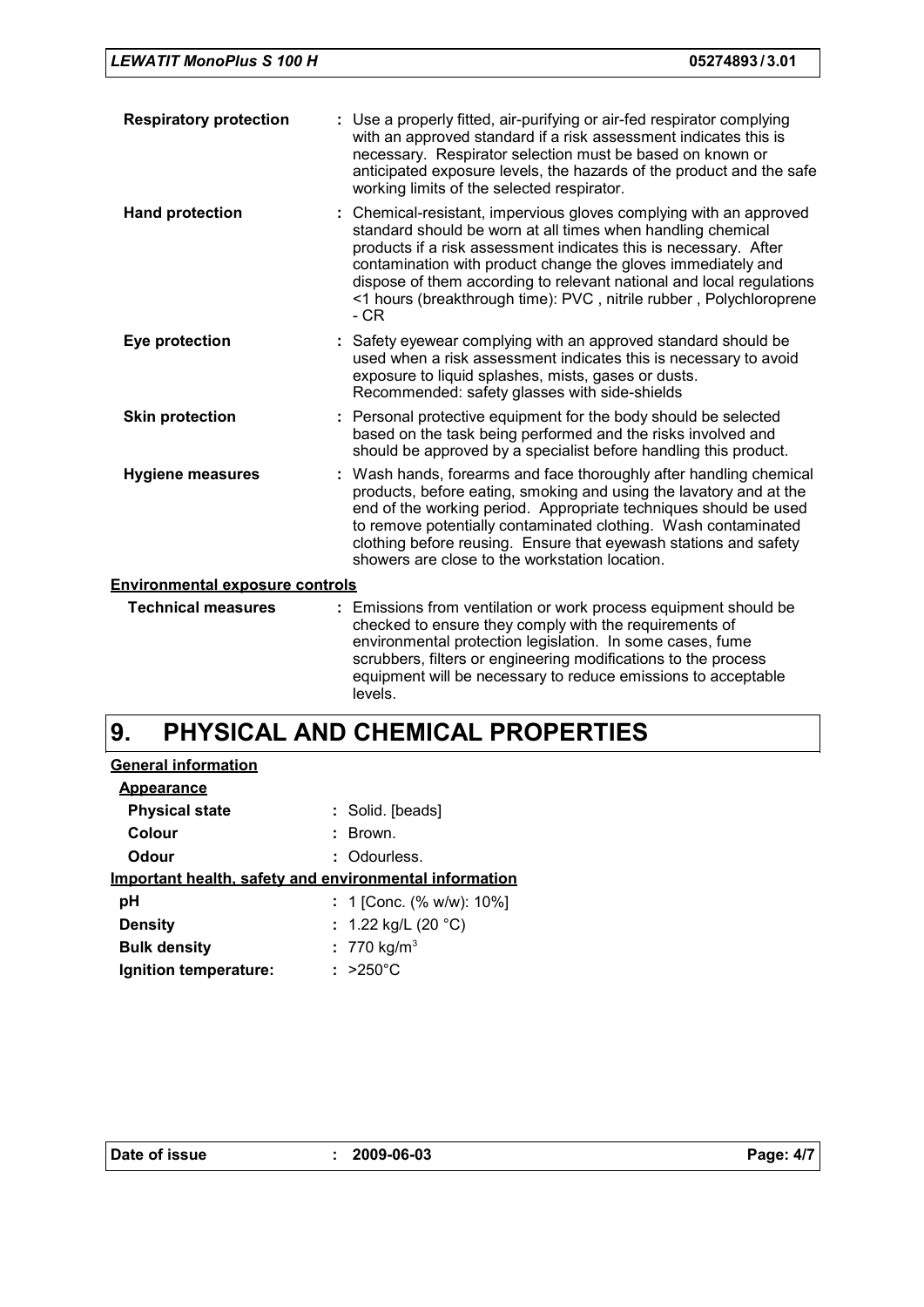**Potential acute health effects**

### **10. STABILITY AND REACTIVITY**

| <b>Stability</b>                             | : The product is stable.                                                                                   |
|----------------------------------------------|------------------------------------------------------------------------------------------------------------|
| <b>Possibility of hazardous</b><br>reactions | : Under normal conditions of storage and use, hazardous reactions<br>will not occur.                       |
| <b>Conditions to avoid</b>                   | $\frac{1}{2}$ Take precautionary measures against static discharges. Separate<br>from oxidizing materials. |
| <b>Hazardous decomposition</b><br>products   | : Under normal conditions of storage and use, hazardous<br>decomposition products should not be produced.  |

### **11. TOXICOLOGICAL INFORMATION**

| Eye contact<br><b>Acute toxicity</b>                                |                                                                                             |                |                | : Severely irritating to eyes. Risk of serious damage to eyes. |      |  |
|---------------------------------------------------------------------|---------------------------------------------------------------------------------------------|----------------|----------------|----------------------------------------------------------------|------|--|
| <b>Product/ingredient</b><br>name                                   | Result                                                                                      | <b>Species</b> | <b>Dose</b>    | <b>Exposure</b>                                                | Test |  |
| LEWATIT MonoPlus S<br>100H<br>*Test results on an analogous product | LD50<br>Oral                                                                                | *<br>Rat       | >5000<br>mg/kg | $\overline{\phantom{a}}$                                       |      |  |
| <b>Irritation/Corrosion</b>                                         |                                                                                             |                |                |                                                                |      |  |
| <b>Skin</b>                                                         |                                                                                             |                |                | : Non-irritating *Test results on an analogous product         |      |  |
| <b>Eyes</b>                                                         | : Severe irritant. Risk of serious damage to eyes. *Test results on an<br>analogous product |                |                |                                                                |      |  |

#### **Over-exposure signs/symptoms**

Adverse symptoms may include the following: **Eyes :** pain or irritation watering redness

#### **12. ECOLOGICAL INFORMATION**

**Remarks :**

The product is insoluble in water. Therefore, ecological tests have not been conducted.

#### **13. DISPOSAL CONSIDERATIONS**

| <b>Methods of disposal</b> | : Examine possibilities for re-utilisation. Product residues and<br>uncleaned empty containers should be packaged, sealed, labelled,<br>and disposed of or recycled according to relevant national and local<br>regulations. Where large quantities are concerned, consult the<br>supplier. When uncleaned empty containers are passed on, the<br>recipient must be warned of any possible hazard that may be<br>caused by residues. For disposal within the EC, the appropriate<br>code according to the European Waste List (EWL) should be used. |           |
|----------------------------|-----------------------------------------------------------------------------------------------------------------------------------------------------------------------------------------------------------------------------------------------------------------------------------------------------------------------------------------------------------------------------------------------------------------------------------------------------------------------------------------------------------------------------------------------------|-----------|
| Date of issue              | 2009-06-03                                                                                                                                                                                                                                                                                                                                                                                                                                                                                                                                          | Page: 5/7 |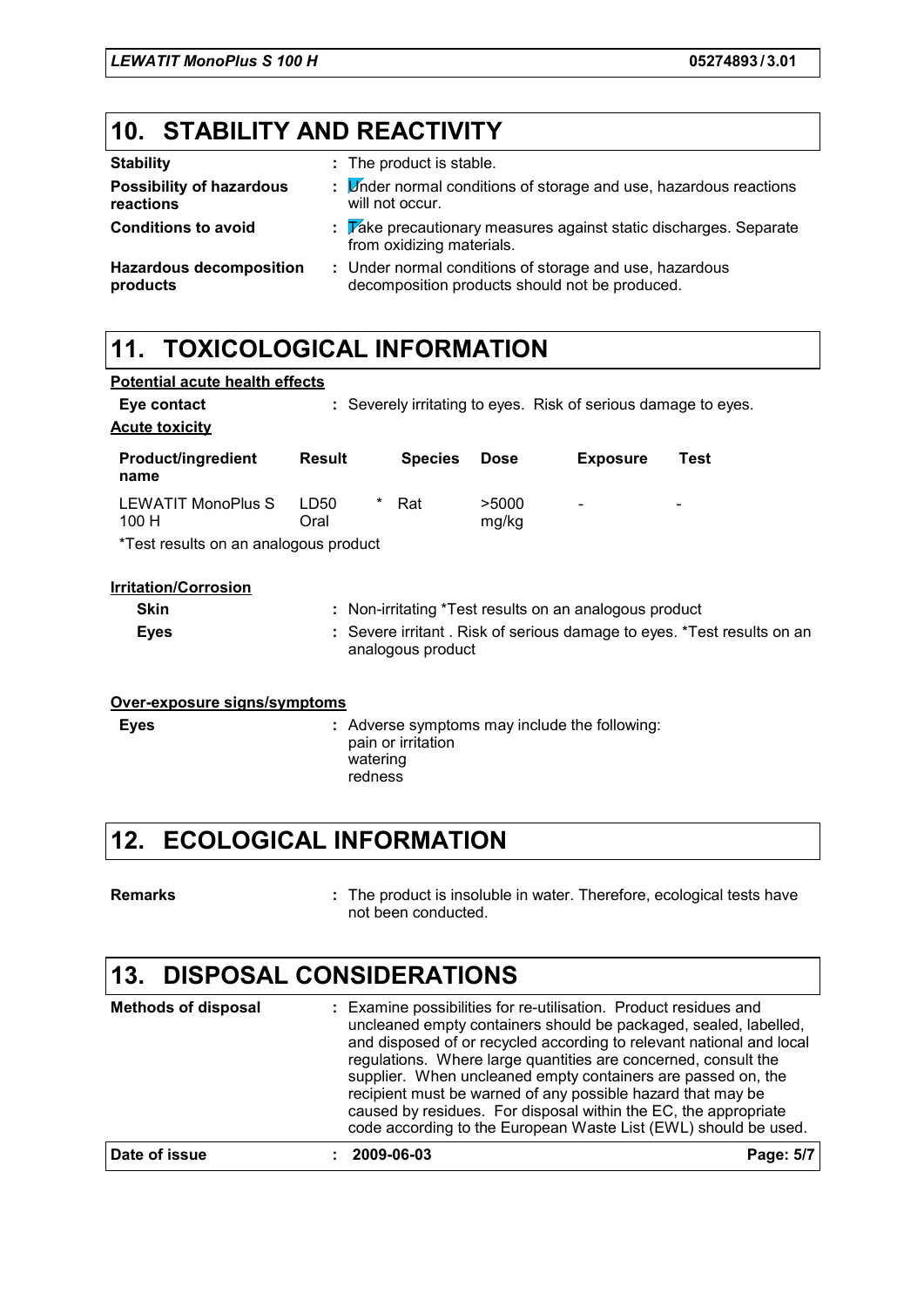It is among the tasks of the polluter to assign the waste to waste codes specific to industrial sectors and processes according to the European Waste List (EWL).

**Hazardous waste :**

The classification of the product may meet the criteria for a hazardous waste.

#### **14. TRANSPORT INFORMATION**

| <b>Regulation</b> | <b>UN</b><br>number      | Proper shipping name         | <b>Class</b> | PG                       | Label                    | <b>Additional</b><br>information |
|-------------------|--------------------------|------------------------------|--------------|--------------------------|--------------------------|----------------------------------|
| <b>ADR/RID</b>    | $\overline{\phantom{0}}$ | $\qquad \qquad \blacksquare$ |              | -                        |                          | Not regulated.                   |
| <b>GGVSE</b>      | $\overline{\phantom{a}}$ | $\qquad \qquad$              |              | $\overline{\phantom{a}}$ | $\overline{\phantom{0}}$ | Not regulated.                   |
| <b>ADNR</b>       | $\overline{\phantom{0}}$ | $\qquad \qquad \blacksquare$ |              | ۰                        | $\overline{\phantom{0}}$ | Not regulated.                   |
| <b>IMDG</b>       | $\overline{\phantom{a}}$ | $\qquad \qquad$              |              | $\overline{\phantom{a}}$ | $\blacksquare$           | Not regulated.                   |
| <b>IATA</b>       | $\overline{\phantom{0}}$ | $\qquad \qquad \blacksquare$ |              | ۰                        | $\qquad \qquad$          | Not regulated.                   |

**PG:** Packing group

Not dangerous cargo. Irritating to the eyes. Avoid temperatures below -20 °C. Avoid heat above +40 °C. Keep separated from foodstuffs.

### **15. REGULATORY INFORMATION**

#### **EU regulations**

**Classification and labeling have been determined according to EU Directives 67/548/EEC and 1999/45/EC (including amendments) and take into account the intended product use.**

Industrial applications.

**Hazard symbol or symbols :**

Irritant

- **Risk phrases** : R41- Risk of serious damage to eyes.
- **Safety phrases** : S26- In case of contact with eyes, rinse immediately with plenty of water and seek medical advice. S39- Wear eye/face protection.

| Date of issue |  |
|---------------|--|
|---------------|--|